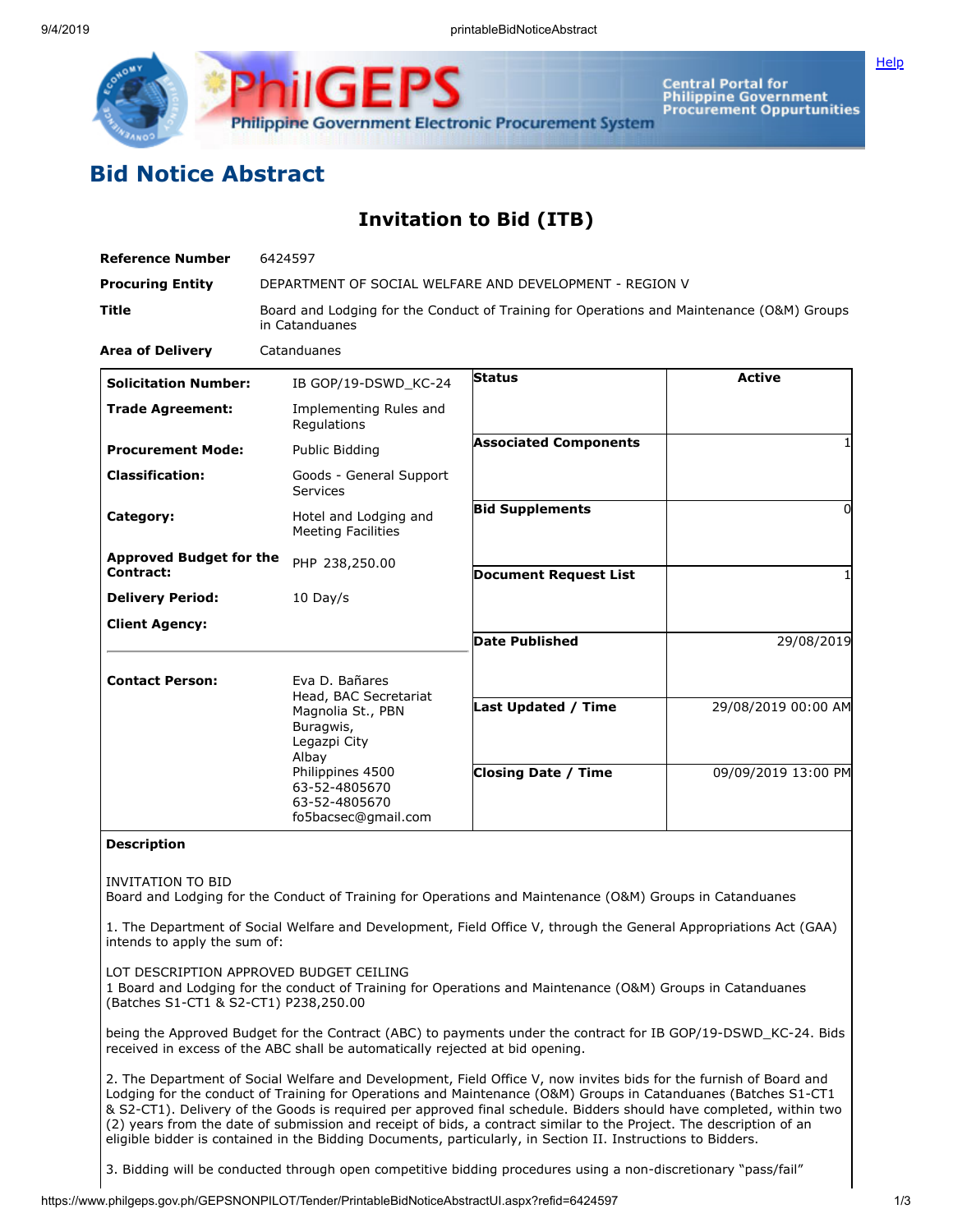## 9/4/2019 printableBidNoticeAbstract

criterion as specified in the 2016 Revised Implementing Rules and Regulations (IRR) of Republic Act (RA) 9184, otherwise known as the "Government Procurement Reform Act".

Bidding is restricted to Filipino citizens/sole proprietorships, partnerships, or organizations with at least sixty percent (60%) interest or outstanding capital stock belonging to citizens of the Philippines, and to citizens or organizations of a country the laws or regulations of which grant similar rights or privileges to Filipino citizens, pursuant to RA 5183.

4. Interested bidders may obtain further information from Department of Social Welfare and Development, Field Office V and inspect the Bidding Documents at the address given below during 8:00AM to 5:00PM.

5. A complete set of Bidding Documents may be acquired by interested Bidders on August 29, 2019 from the address below and upon payment of a non-refundable fee for the Bidding Documents in the amount of: P500.00. Note: If joining several lots, the total fee for the Bidding Documents shall be based on the sum of the ABC of all lots to be joined.

It may also be downloaded free of charge from the website of the Philippine Government Electronic Procurement System (PhilGEPS) and the website of the Procuring Entity, provided that Bidders shall pay the applicable fee for the Bidding Documents not later than the submission of their bids.

6. Bids must be duly received by the BAC Secretariat at the address below on or before 1:00 P.M., September 9, 2019. All Bids must be accompanied by a bid security in any of the acceptable forms and in the amount stated in ITB Clause 18.

Bid opening shall be on 4:00 P.M., September 9, 2019 at DSWD FO V. Bids will be opened in the presence of the bidders' representatives who choose to attend at the address below. Late bids shall not be accepted.

7. The Department of Social Welfare and Development, FO V, reserves the right to reject any and all bids, declare a failure of bidding, or not award the contract at any time prior to contract award in accordance with Section 41 of RA 9184 and its IRR, without thereby incurring any liability to the affected bidder or bidders.

---

Lot 1 Provision of Board and Lodging for the conduct of Training for Operations and Maintenance (O&M) Groups in Catanduanes

BATCH S1-CT1 October 7-11, 2019 in Virac, Catanduanes Day 0 – October 7, 2019 Dinner and Accommodation, 3 pax Day 1 – October 8, 2019 Breakfast, 3 pax AM Snacks, Lunch, PM Snacks, Dinner and Accommodation, 23 pax Day 2 – October 9, 2019 Breakfast, AM Snacks, Lunch, PM Snacks, Dinner and Accommodation, 23 pax Day 3 – October 10, 2019 Breakfast, AM Snacks, Lunch and PM Snacks, 23 pax Dinner and Accommodation, 3 pax Day 4 – October 11, 2019 Breakfast, 3 pax Provision of Board and Lodging for the conduct of Training for Operations and Maintenance (O&M) Groups in Catanduanes BATCH S2-CT1 October 14-18, 2019 in Virac, Catanduanes Day 0 – October 14, 2019 Dinner and Accommodation, 3pax Day 1 – October 15, 2019 Breakfast, 3pax AM Snacks, Lunch, PM Snacks, Dinner and Accommodation, 44pax Day 2 – October 16, 2019 Breakfast, AM Snacks, Lunch, PM Snacks, Dinner and Accommodation, 44pax Day 3 – October 17, 2019 Breakfast, AM Snacks, Lunch and PM Snacks, 44pax Dinner and Accommodation, 3pax Day 4 – October 18, 2019 Breakfast, 3pax

**Other Information** Please download. This will be part of the bid.